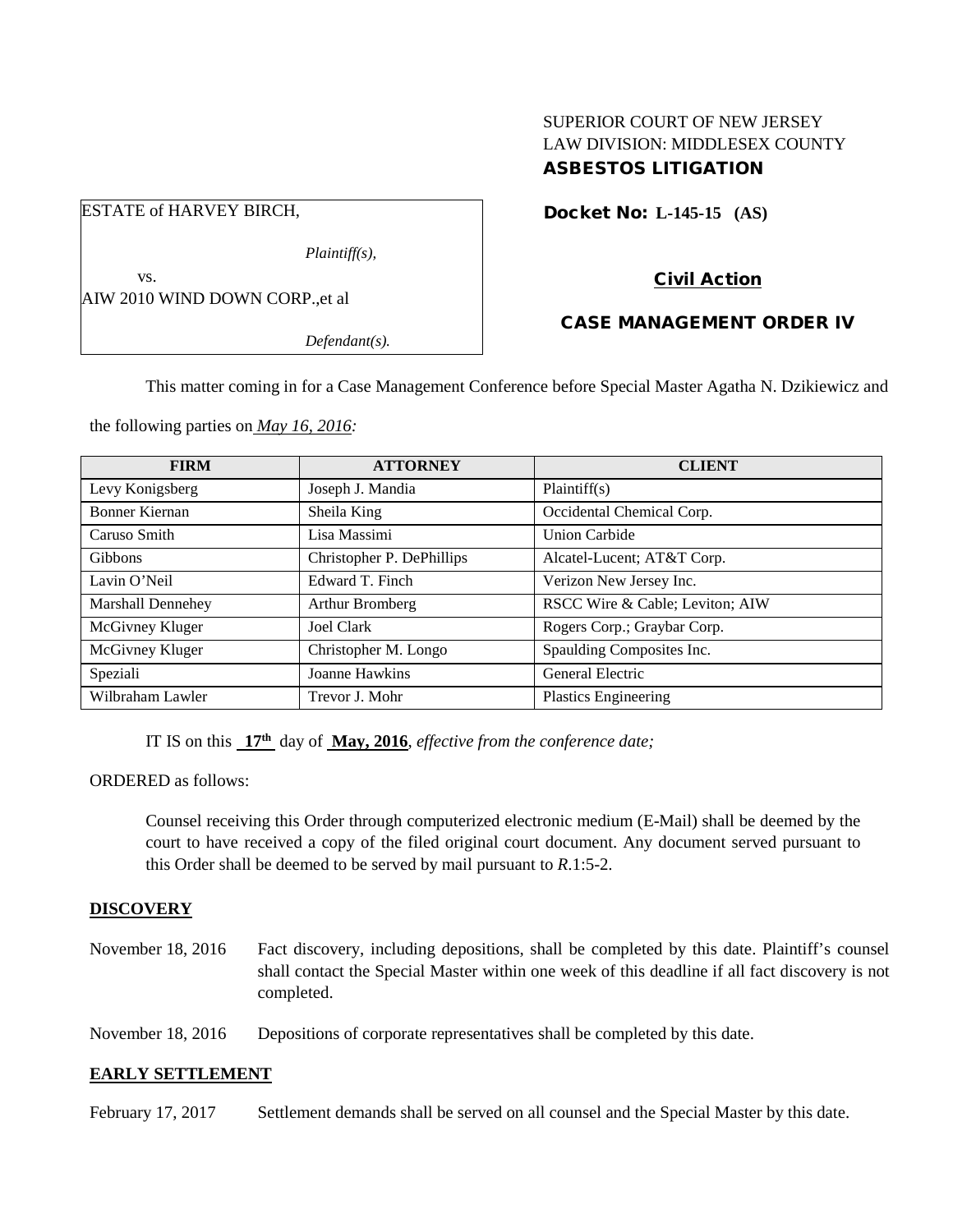## **SUMMARY JUDGMENT MOTION PRACTICE**

| December 9, $2016$ | Plaintiff's counsel shall advise, in writing, of intent not to oppose motions by this |
|--------------------|---------------------------------------------------------------------------------------|
|                    | date.                                                                                 |

- January 6, 2017 Summary judgment motions shall be filed no later than this date.
- February 3, 2017 Last return date for summary judgment motions.

### **MEDICAL DEFENSE**

- November 18, 2016 Plaintiff shall serve medical expert reports by this date.
- November 18, 2016 Upon request by defense counsel, plaintiff is to arrange for the transfer of pathology specimens and x-rays, if any, by this date.
- March 17, 2017 Defendants shall identify its medical experts and serve medical reports, if any, by this date. **In addition, defendants shall notify plaintiff's counsel (as well as all counsel of record) of a joinder in an expert medical defense by this date.**

### **LIABILITY EXPERT REPORTS**

November 18, 2016 Plaintiff shall identify its liability experts and serve liability expert reports or a certified expert statement by this date or waive any opportunity to rely on liability expert testimony.

March 17, 2017 Defendants shall identify its liability experts and serve liability expert reports, if any, by this date or waive any opportunity to rely on liability expert testimony.

## **ECONOMIST EXPERT REPORTS**

- November 18, 2016 Plaintiff shall identify its expert economists and serve expert economist report(s), if any, by this date or waive any opportunity to rely on economic expert testimony.
- March 17, 2017 Defendants shall identify its expert economists and serve expert economist report(s), if any, by this date or waive any opportunity to rely on economic expert testimony.

#### **EXPERT DEPOSITIONS**

April 14, 2017 Expert depositions shall be completed by this date. To the extent that plaintiff and defendant generic experts have been deposed before, the parties seeking that deposition in this case must file an application before the Special Master and demonstrate the necessity for that deposition. To the extent possible, documents requested in a deposition notice directed to an expert shall be produced three days in advance of the expert deposition. The expert shall not be required to produce documents that are readily accessible in the public domain.

#### **PRE-TRIAL AND TRIAL**

October 7, 2016 The settlement conference previously scheduled on this date is **cancelled**.

\_\_\_\_\_\_\_\_\_\_\_\_\_\_\_\_\_\_\_\_\_\_\_\_\_\_\_\_\_\_\_\_\_\_\_\_\_\_\_\_\_\_\_\_\_\_\_\_\_\_\_\_\_\_\_\_\_\_\_\_\_\_\_\_\_\_\_\_\_\_\_\_\_\_\_\_\_\_\_\_\_\_\_\_\_\_\_\_\_\_\_\_\_\_\_\_\_\_\_\_\_\_\_\_\_\_\_\_\_\_